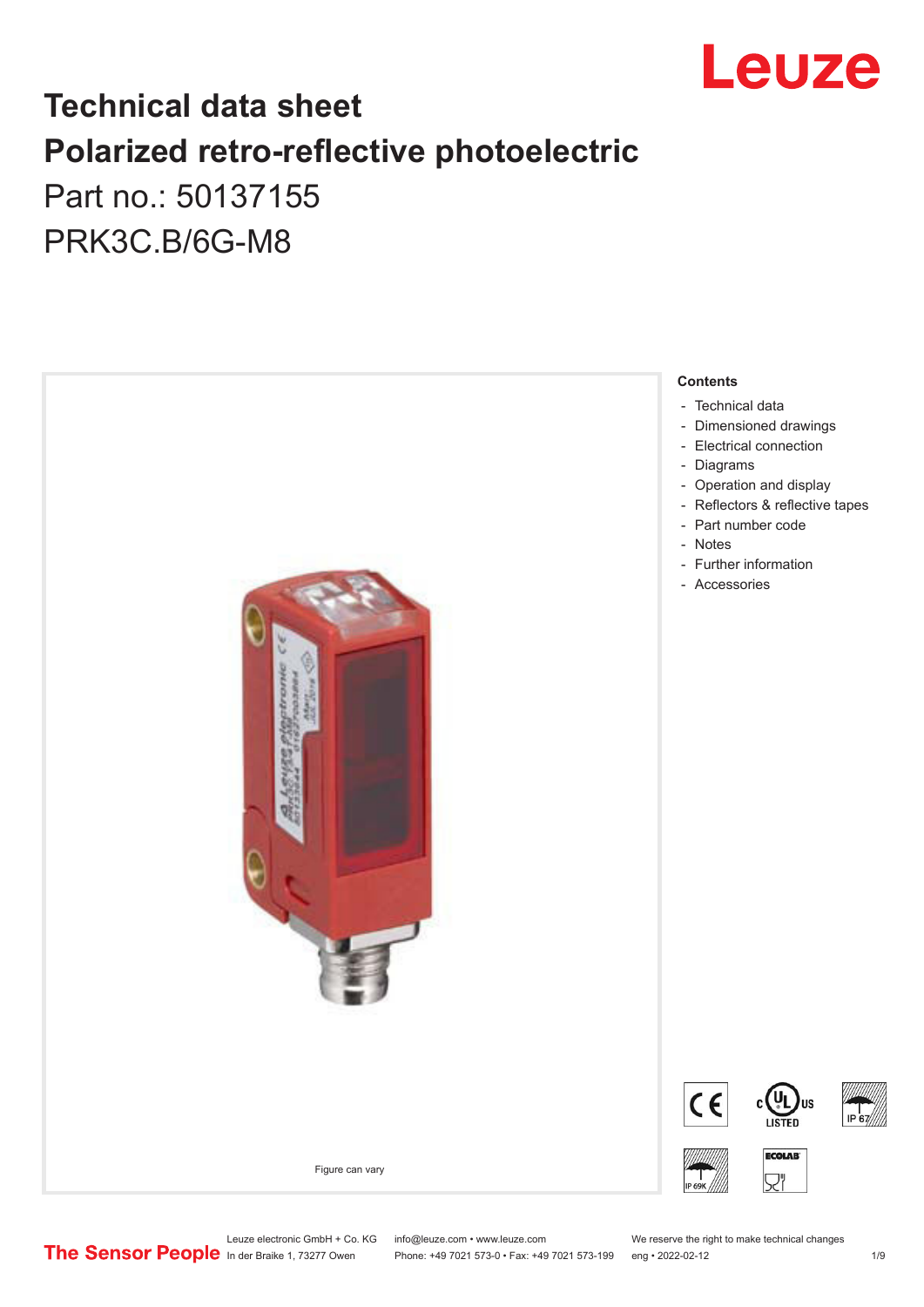## <span id="page-1-0"></span>**Technical data**

# Leuze

|                                                               | <b>Basic data</b>                                         |                                               |  |                                               |
|---------------------------------------------------------------|-----------------------------------------------------------|-----------------------------------------------|--|-----------------------------------------------|
| <b>Series</b>                                                 |                                                           | ЗC                                            |  |                                               |
|                                                               | <b>Operating principle</b>                                | Reflection principle                          |  |                                               |
| <b>Optical data</b>                                           |                                                           |                                               |  |                                               |
|                                                               | <b>Operating range</b>                                    | Guaranteed operating range                    |  |                                               |
|                                                               | <b>Operating range</b>                                    | $0.1$ 5 m, With reflector TK(S) 100x100       |  |                                               |
|                                                               | <b>Operating range limit</b>                              | Typical operating range                       |  |                                               |
|                                                               | <b>Operating range limit</b>                              | $0.1$ 6 m, With reflector TK(S) 100x100       |  |                                               |
|                                                               | <b>Light source</b>                                       | LED, Red                                      |  |                                               |
|                                                               | Wavelength                                                | 633 nm                                        |  |                                               |
|                                                               | <b>Transmitted-signal shape</b>                           | Pulsed                                        |  |                                               |
|                                                               | LED group                                                 | Exempt group (in acc. with EN 62471)          |  |                                               |
|                                                               | <b>Electrical data</b>                                    |                                               |  |                                               |
|                                                               | <b>Protective circuit</b>                                 | Polarity reversal protection                  |  |                                               |
|                                                               |                                                           | Short circuit protected                       |  |                                               |
|                                                               |                                                           |                                               |  |                                               |
|                                                               | Performance data                                          |                                               |  |                                               |
|                                                               | Supply voltage $U_{B}$                                    | 10  30 V, DC, Incl. residual ripple           |  |                                               |
|                                                               | <b>Residual ripple</b>                                    | 0  15 %, From U <sub>B</sub>                  |  |                                               |
|                                                               | <b>Open-circuit current</b>                               | 020mA                                         |  |                                               |
|                                                               | Outputs<br>Number of digital switching outputs 2 Piece(s) |                                               |  |                                               |
|                                                               |                                                           |                                               |  |                                               |
|                                                               | Switching outputs                                         |                                               |  |                                               |
|                                                               | <b>Voltage type</b>                                       | DC<br>100 mA<br>high: ≥(U <sub>B</sub> -2V)   |  |                                               |
|                                                               | Switching current, max.                                   |                                               |  |                                               |
|                                                               | <b>Switching voltage</b>                                  |                                               |  |                                               |
|                                                               |                                                           | Low: $\leq$ 2V                                |  |                                               |
|                                                               | <b>Switching output 1</b>                                 |                                               |  |                                               |
|                                                               | <b>Assignment</b>                                         | Connection 1, pin 4                           |  |                                               |
|                                                               | Switching element                                         | Transistor, Push-pull                         |  |                                               |
|                                                               | <b>Switching principle</b>                                | Light switching (PNP)/dark switching<br>(NPN) |  |                                               |
|                                                               | <b>Switching output 2</b>                                 |                                               |  |                                               |
| Assignment<br>Switching element<br><b>Switching principle</b> |                                                           | Connection 1, pin 2<br>Transistor, Push-pull  |  |                                               |
|                                                               |                                                           |                                               |  | Dark switching (PNP)/light switching<br>(NPN) |
|                                                               |                                                           | <b>Timing</b>                                 |  |                                               |
|                                                               | <b>Switching frequency</b>                                | 1,500 Hz                                      |  |                                               |
| <b>Response time</b>                                          |                                                           | $0.33$ ms                                     |  |                                               |
| Readiness delay                                               |                                                           | 300 ms                                        |  |                                               |

| Signal OUT     |
|----------------|
| Voltage supply |
| Connector      |
| M <sub>8</sub> |
| Male           |
| Metal          |
| 4-pin          |
|                |
|                |

#### **Mechanical data**

| Dimension (W x H x L)             | 11.4 mm x 34.2 mm x 18.3 mm  |  |
|-----------------------------------|------------------------------|--|
| <b>Housing material</b>           | Plastic                      |  |
| <b>Plastic housing</b>            | PC-ABS                       |  |
| Lens cover material               | Plastic / PMMA               |  |
| Net weight                        | 10q                          |  |
| <b>Housing color</b>              | Red                          |  |
| Type of fastening                 | Two M3 threaded sleeves      |  |
|                                   | Via optional mounting device |  |
| <b>Compatibility of materials</b> | <b>ECOLAB</b>                |  |
|                                   |                              |  |

#### **Operation and display**

| Type of display | I FD.      |
|-----------------|------------|
| Number of LEDs  | 2 Piece(s) |

#### **Environmental data**

| Ambient temperature, operation | -40  60 °C |
|--------------------------------|------------|
| Ambient temperature, storage   | -40  70 °C |

#### **Certifications**

| Degree of protection     | IP 67         |
|--------------------------|---------------|
|                          | IP 69K        |
| <b>Protection class</b>  | Ш             |
| <b>Certifications</b>    | c UL US       |
| <b>Standards applied</b> | IEC 60947-5-2 |

#### **Classification**

| <b>Customs tariff number</b> | 85365019 |
|------------------------------|----------|
| <b>ECLASS 5.1.4</b>          | 27270902 |
| <b>ECLASS 8.0</b>            | 27270902 |
| <b>ECLASS 9.0</b>            | 27270902 |
| ECLASS 10.0                  | 27270902 |
| <b>ECLASS 11.0</b>           | 27270902 |
| ECLASS 12.0                  | 27270902 |
| <b>ETIM 5.0</b>              | EC002717 |
| <b>ETIM 6.0</b>              | EC002717 |
| <b>ETIM 7.0</b>              | EC002717 |

Leuze electronic GmbH + Co. KG info@leuze.com • www.leuze.com We reserve the right to make technical changes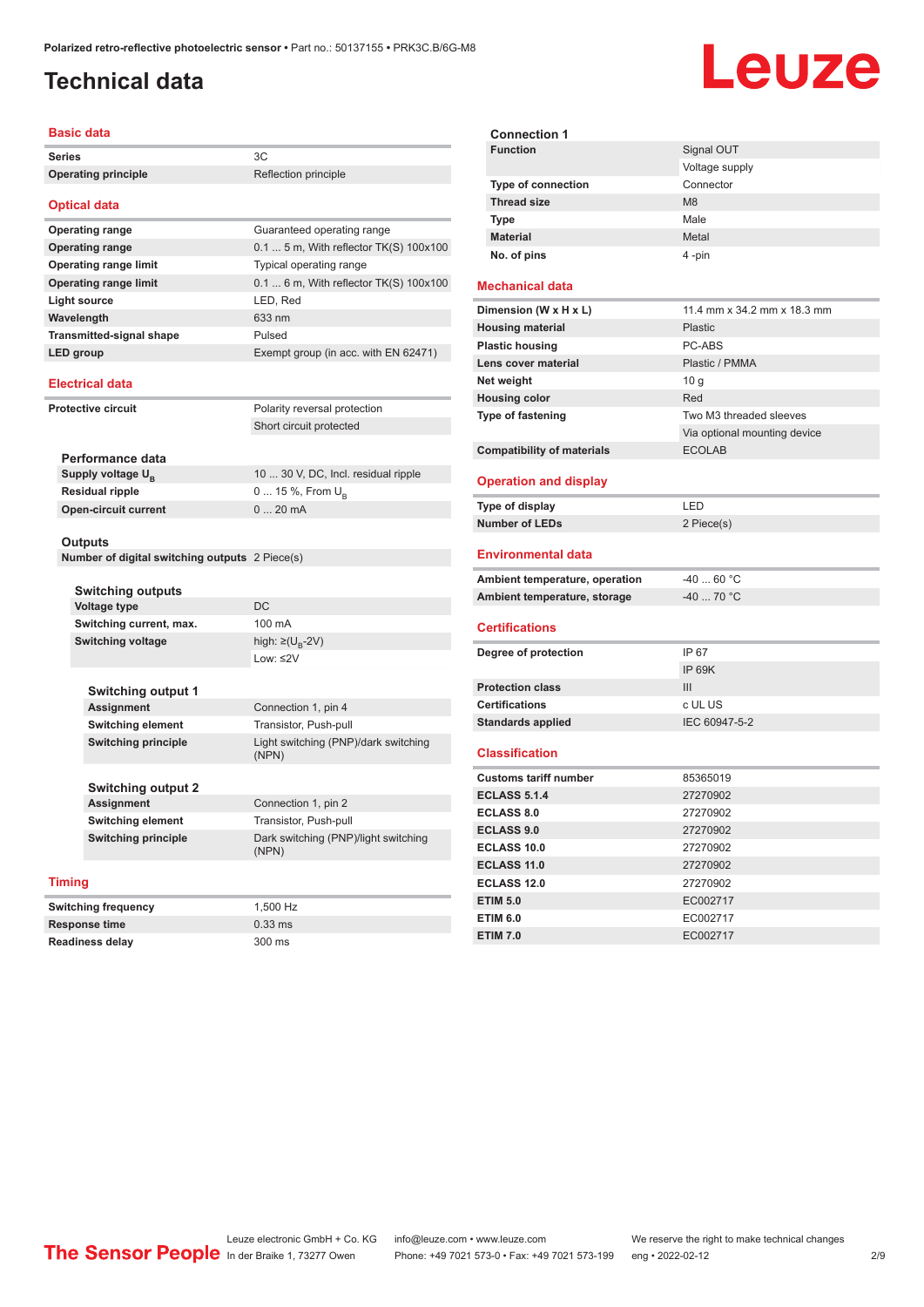## <span id="page-2-0"></span>**Dimensioned drawings**

Leuze

All dimensions in millimeters



- A Green LED
- B Yellow LED
- C Optical axis
- C1 Receiver
- C2 Transmitter
- E Mounting sleeve (standard) F Threaded sleeve (3C.B series)

## **Electrical connection**

#### **Connection 1**

| <b>Function</b>    | Signal OUT     |
|--------------------|----------------|
|                    | Voltage supply |
| Type of connection | Connector      |
| <b>Thread size</b> | M <sub>8</sub> |
| <b>Type</b>        | Male           |
| <b>Material</b>    | Metal          |
| No. of pins        | 4-pin          |

#### **Pin Pin assignment**

| -1             |                  |
|----------------|------------------|
| $\overline{2}$ | OUT <sub>2</sub> |
| 3              | GND              |
| $\overline{4}$ | <b>OUT</b>       |

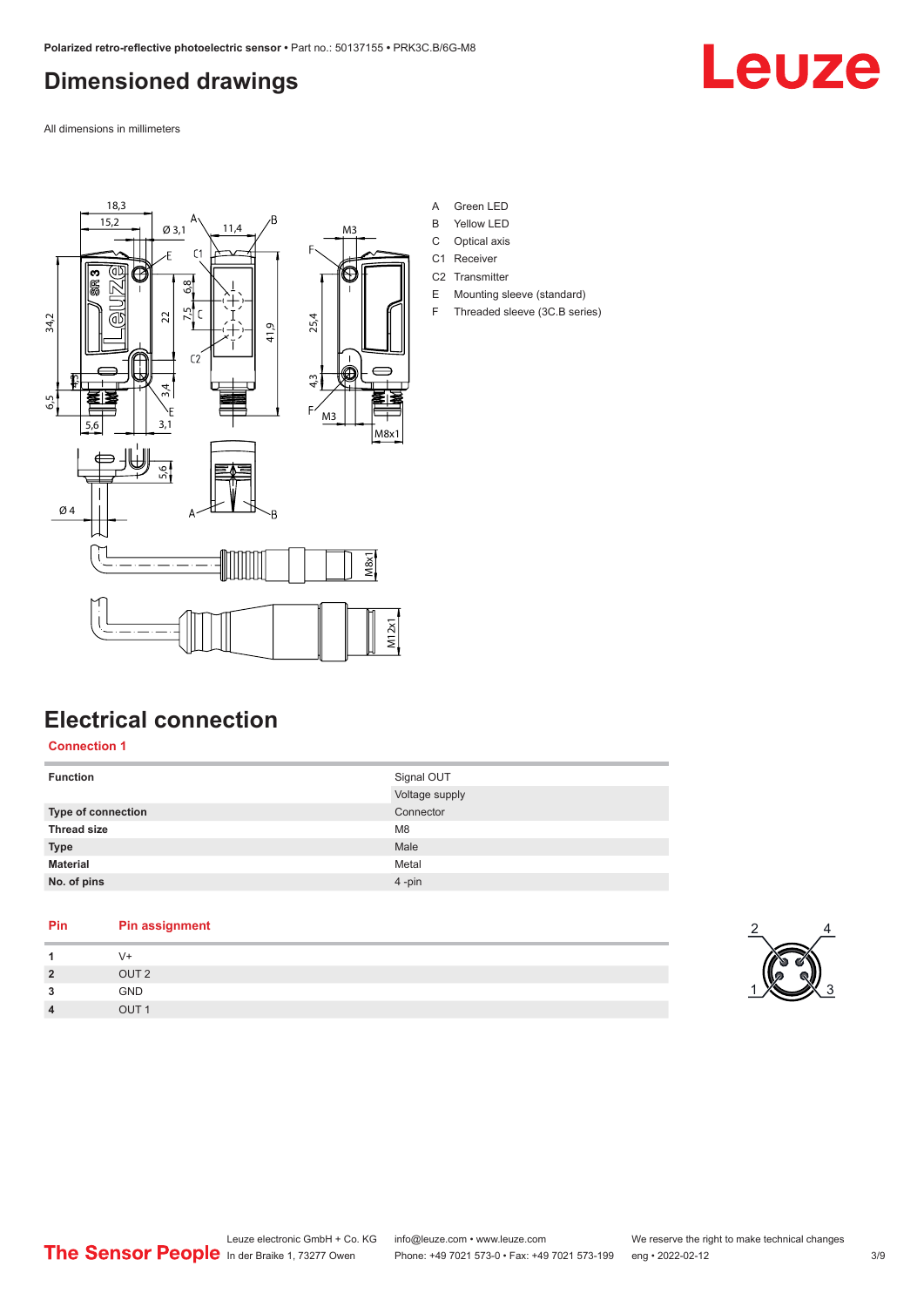### <span id="page-3-0"></span>**Diagrams**

# Leuze

#### Typ. response behavior



#### Typ. function reserve



- x Distance [m]
- y Function reserve
- A TKS 100x100
- B TKS 40x60
- C TKS 20x40
- D Film REF 4-A-50x50

## **Operation and display**

| <b>LED</b>     | <b>Display</b>           | <b>Meaning</b>                       |
|----------------|--------------------------|--------------------------------------|
|                | Green, continuous light  | Ready                                |
| $\overline{2}$ | Yellow, continuous light | Light path free                      |
|                | Yellow, flashing         | Light path free, no function reserve |

## **Reflectors & reflective tapes**

| Part no. | <b>Designation</b> | <b>Operating range</b><br><b>Operating range</b> | <b>Description</b>                                                                                                                                             |
|----------|--------------------|--------------------------------------------------|----------------------------------------------------------------------------------------------------------------------------------------------------------------|
| 50108300 | REF 4-A-50x50      | $0.11.2$ m<br>$0.11.6$ m                         | Design: Rectangular<br>Reflective surface: 50 mm x 50 mm<br><b>Material: Plastic</b><br>Chemical designation of the material: PMMA<br>Fastening: Self-adhesive |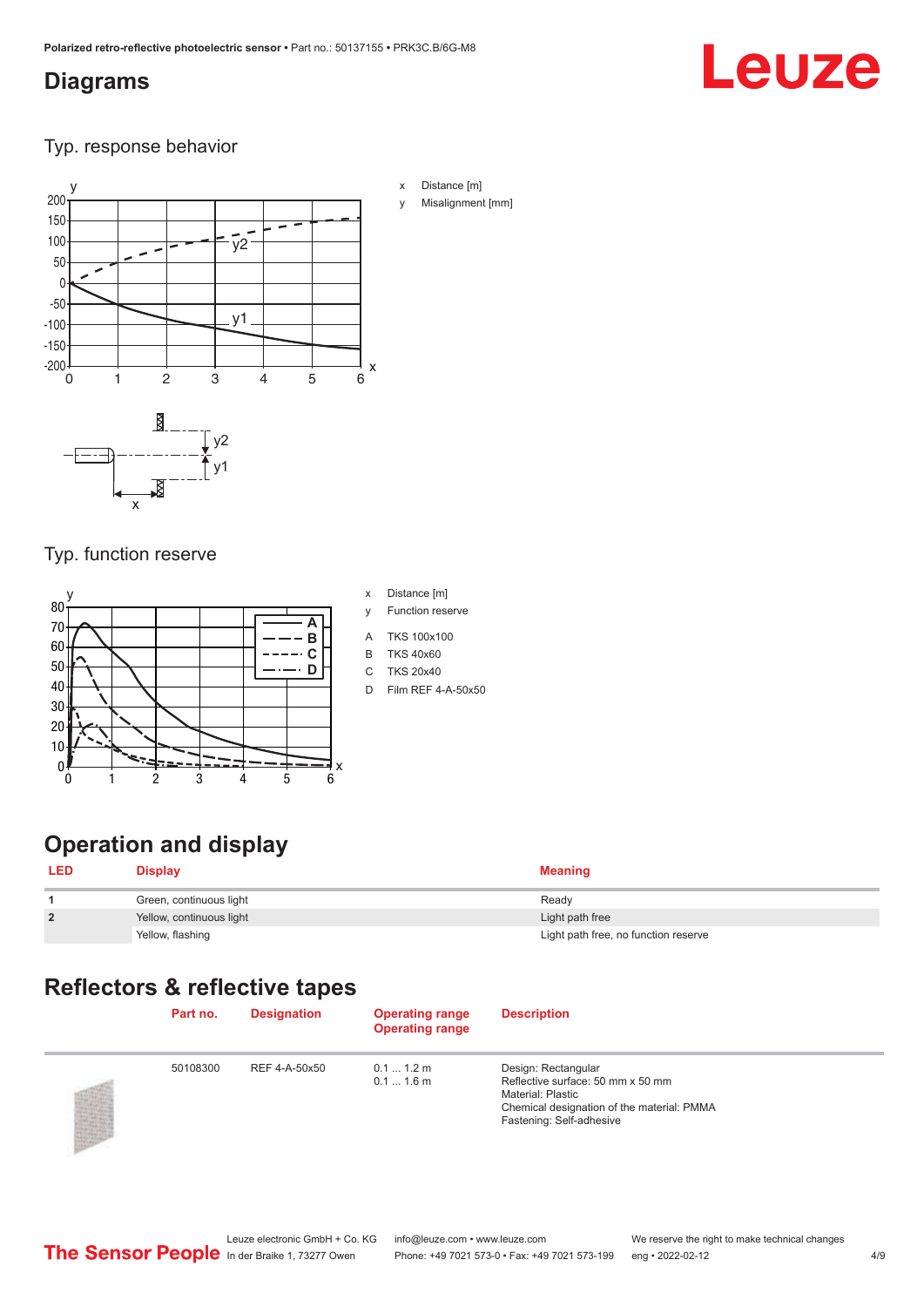#### <span id="page-4-0"></span>**Reflectors & reflective tapes**



| Part no. | <b>Designation</b> | <b>Operating range</b><br><b>Operating range</b> | <b>Description</b>                                                                                                                                                                                                                                   |
|----------|--------------------|--------------------------------------------------|------------------------------------------------------------------------------------------------------------------------------------------------------------------------------------------------------------------------------------------------------|
| 50003192 | TK 100x100         | 0.15m<br>0.16m                                   | Design: Rectangular<br>Triple reflector size: 4 mm<br>Reflective surface: 96 mm x 96 mm<br><b>Material: Plastic</b><br>Base material: Plastic<br>Chemical designation of the material: PMMA8N<br>Fastening: Rear side can be glued                   |
| 50003189 | TK 30x50           | 0.1 1.2 m<br>$0.11.6$ m                          | Design: Rectangular<br>Triple reflector size: 4 mm<br>Reflective surface: 29 mm x 45 mm<br>Material: Plastic<br>Base material: Plastic<br>Chemical designation of the material: PMMA8N<br>Fastening: Rear side can be glued                          |
| 50024127 | <b>TK 82.2</b>     | 0.1 1.2 m<br>$0.11.6$ m                          | Design: Round<br>Triple reflector size: 4 mm<br>Reflection surface diameter: 79 mm<br><b>Material: Plastic</b><br>Base material: Plastic<br>Chemical designation of the material: PMMA8N<br>Fastening: Through-hole mounting, Rear side can be glued |
| 50022816 | <b>TKS 100X100</b> | 0.15m<br>0.16m                                   | Design: Rectangular<br>Triple reflector size: 4 mm<br>Reflective surface: 96 mm x 96 mm<br>Material: Plastic<br>Base material: Plastic<br>Chemical designation of the material: PMMA8N<br>Fastening: Through-hole mounting, Adhesive                 |
| 50081283 | <b>TKS 20X40</b>   | 0.11.5m<br>0.12m                                 | Design: Rectangular<br>Triple reflector size: 2.3 mm<br>Reflective surface: 16 mm x 38 mm<br><b>Material: Plastic</b><br>Base material: Plastic<br>Chemical designation of the material: PMMA8N<br>Fastening: Through-hole mounting, Adhesive        |
| 50023525 | <b>TKS 30X50</b>   | 0.1  1.2 m<br>$0.11.6$ m                         | Design: Rectangular<br>Triple reflector size: 3 mm<br>Reflective surface: 27 mm x 44 mm<br>Material: Plastic<br>Base material: Plastic<br>Chemical designation of the material: PMMA8N<br>Fastening: Through-hole mounting, Adhesive                 |
| 50040820 | <b>TKS 40X60</b>   | 0.13m<br>0.13.6m                                 | Design: Rectangular<br>Triple reflector size: 4 mm<br>Reflective surface: 37 mm x 56 mm<br>Material: Plastic<br>Base material: Plastic<br>Chemical designation of the material: PMMA8N<br>Fastening: Through-hole mounting, Adhesive                 |

#### **Part number code**

Part designation: **AAA 3C d EE-f.GG H/i J-K**

#### **AAA3C Operating principle / construction**

HT3C: Diffuse reflection sensor with background suppression LS3C: Throughbeam photoelectric sensor transmitter

LE3C: Throughbeam photoelectric sensor receiver

PRK3C: Retro-reflective photoelectric sensor with polarization filter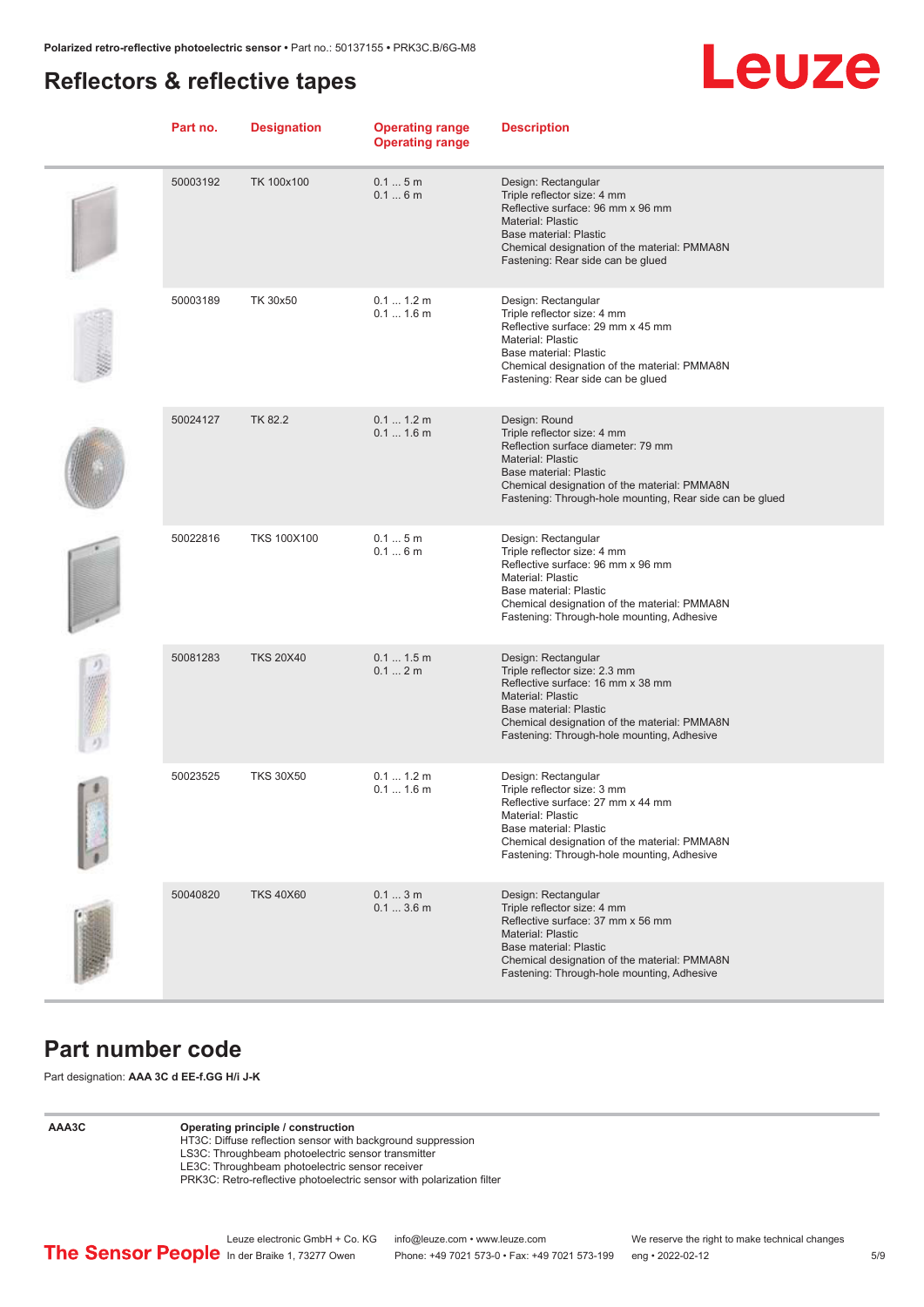#### **Part number code**



| d  | Light type<br>n/a: red light<br>I: infrared light                                                                                                                                                                                                                                                                                                                                                                                                                                                                                                                                                                   |
|----|---------------------------------------------------------------------------------------------------------------------------------------------------------------------------------------------------------------------------------------------------------------------------------------------------------------------------------------------------------------------------------------------------------------------------------------------------------------------------------------------------------------------------------------------------------------------------------------------------------------------|
| EE | <b>Light source</b><br>n/a: LED<br>L1: laser class 1<br>L <sub>2</sub> : laser class 2                                                                                                                                                                                                                                                                                                                                                                                                                                                                                                                              |
| f  | Preset range (optional)<br>n/a: operating range acc. to data sheet<br>xxxF: Preset range [mm]                                                                                                                                                                                                                                                                                                                                                                                                                                                                                                                       |
| GG | <b>Equipment</b><br>n/a: standard<br>A: Autocollimation principle (single lens) for positioning tasks<br>B: Housing model with two M3 threaded sleeves, brass<br>F: Permanently set range<br>L: Long light spot<br>S: small light spot<br>T: autocollimation principle (single lens) for highly transparent bottles without tracking<br>TT: autocollimation principle (single lens) for highly transparent bottles with tracking<br>V: V-optics<br>XL: Extra long light spot<br>X: extended model<br>HF: Suppression of HF illumination (LED)                                                                       |
| н  | Operating range adjustment<br>n/a with HT: range adjustable via 8-turn potentiometer<br>n/a with retro-reflective photoelectric sensors (PRK): operating range not adjustable<br>1: 270° potentiometer<br>3: teach-in via button<br>6: auto-teach                                                                                                                                                                                                                                                                                                                                                                   |
| j. | Switching output/function OUT 1/IN: Pin 4 or black conductor<br>2: NPN transistor output, light switching<br>N: NPN transistor output, dark switching<br>4: PNP transistor output, light switching<br>P: PNP transistor output, dark switching<br>6: push-pull switching output, PNP light switching, NPN dark switching<br>G: Push-pull switching output, PNP dark switching, NPN light switching<br>L: IO-Link interface (SIO mode: PNP light switching, NPN dark switching)<br>8: activation input (activation with high signal)<br>X: pin not used<br>1: IO-Link / light switching (NPN) / dark switching (PNP) |
| J  | Switching output / function OUT 2/IN: pin 2 or white conductor<br>2: NPN transistor output, light switching<br>N: NPN transistor output, dark switching<br>4: PNP transistor output, light switching<br>P: PNP transistor output, dark switching<br>6: push-pull switching output, PNP light switching, NPN dark switching<br>G: Push-pull switching output, PNP dark switching, NPN light switching<br>W: warning output<br>X: pin not used<br>8: activation input (activation with high signal)<br>9: deactivation input (deactivation with high signal)<br>T: teach-in via cable                                 |
| Κ  | <b>Electrical connection</b><br>n/a: cable, standard length 2000 mm, 4-wire<br>5000: cable, standard length 5000 mm, 4-wire<br>M8: M8 connector, 4-pin (plug)<br>M8.3: M8 connector, 3-pin (plug)<br>200-M8: cable, length 200 mm with M8 connector, 4-pin, axial (plug)<br>200-M8.3: cable, length 200 mm with M8 connector, 3-pin, axial (plug)<br>200-M12: cable, length 200 mm with M12 connector, 4-pin, axial (plug)                                                                                                                                                                                          |
|    | <b>Note</b>                                                                                                                                                                                                                                                                                                                                                                                                                                                                                                                                                                                                         |
|    | $\&$ A list with all available device types can be found on the Leuze website at www.leuze.com.                                                                                                                                                                                                                                                                                                                                                                                                                                                                                                                     |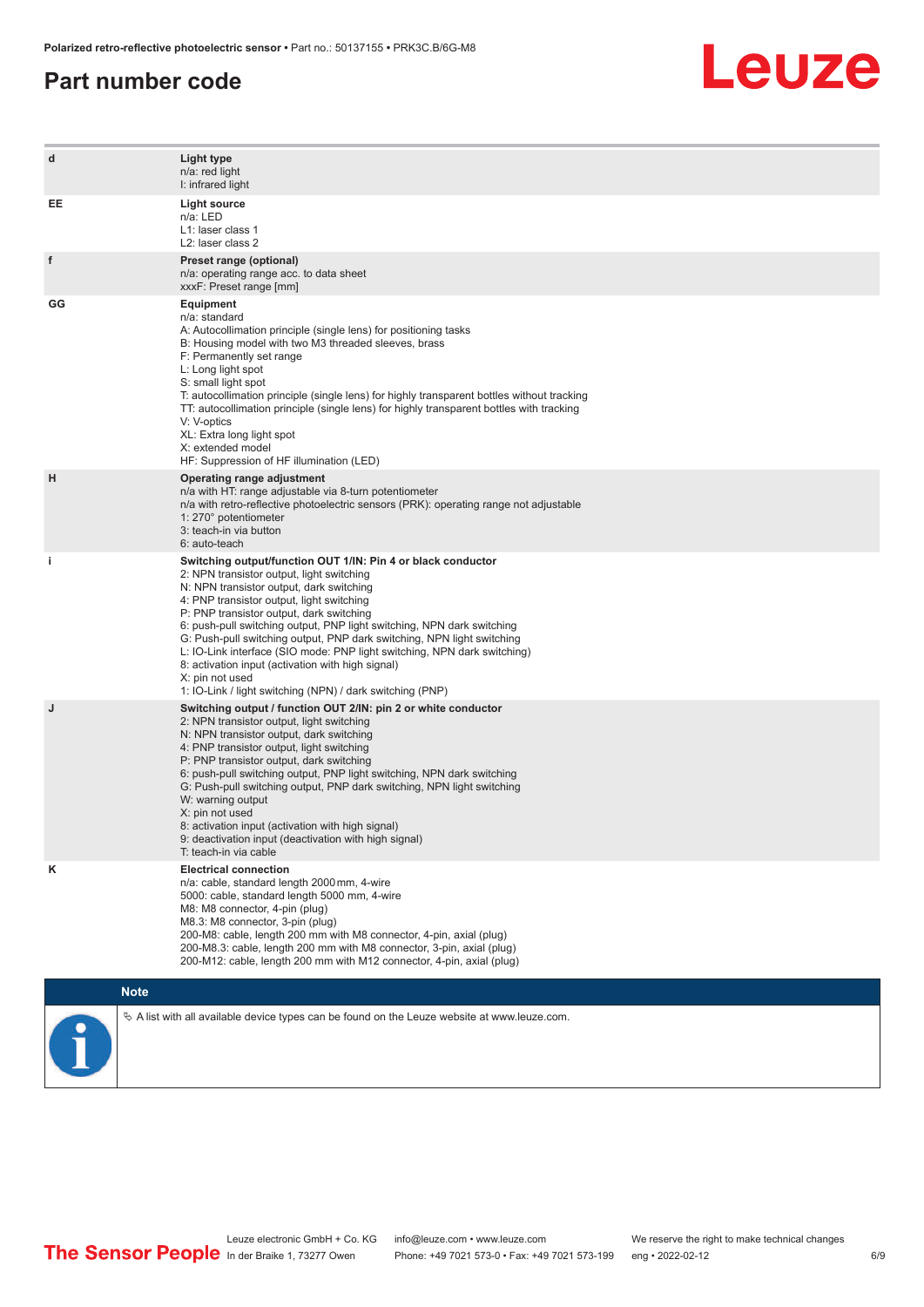#### <span id="page-6-0"></span>**Notes**



#### **Observe intended use!**

 $\%$  This product is not a safety sensor and is not intended as personnel protection.

 $\ddot{\phi}$  The product may only be put into operation by competent persons.

 $\%$  Only use the product in accordance with its intended use.



#### **For UL applications:**

ª For UL applications, use is only permitted in Class 2 circuits in accordance with the NEC (National Electric Code).

ª These proximity switches shall be used with UL Listed Cable assemblies rated 30V, 0.5A min, in the field installation, or equivalent (categories: CYJV/ CYJV7 or PVVA/PVVA7)

### **Further information**

- Light source: Average life expectancy 100,000 h at an ambient temperature of 25 °C
- Response time: For short decay times, an ohmic load of approx. 5 kOhm is recommended
- Sum of the output currents for both outputs, 50 mA for ambient temperatures > 40 °C
- The push-pull switching outputs must not be connected in parallel.
- Use in safety-relevant applications in accordance with EN ISO 13849-1:2015, e.g. muting, protective field switchover of safety laser scanners

#### **Accessories**

#### Connection technology - Connection cables

|  | Part no. | <b>Designation</b> | <b>Article</b>   | <b>Description</b>                                                                                                                                |
|--|----------|--------------------|------------------|---------------------------------------------------------------------------------------------------------------------------------------------------|
|  | 50130850 | KD U-M8-4A-V1-050  | Connection cable | Connection 1: Connector, M8, Axial, Female, 4-pin<br>Connection 2: Open end<br>Shielded: No<br>Cable length: 5,000 mm<br>Sheathing material: PVC  |
|  | 50130871 | KD U-M8-4W-V1-050  | Connection cable | Connection 1: Connector, M8, Angled, Female, 4-pin<br>Connection 2: Open end<br>Shielded: No<br>Cable length: 5,000 mm<br>Sheathing material: PVC |

Leuze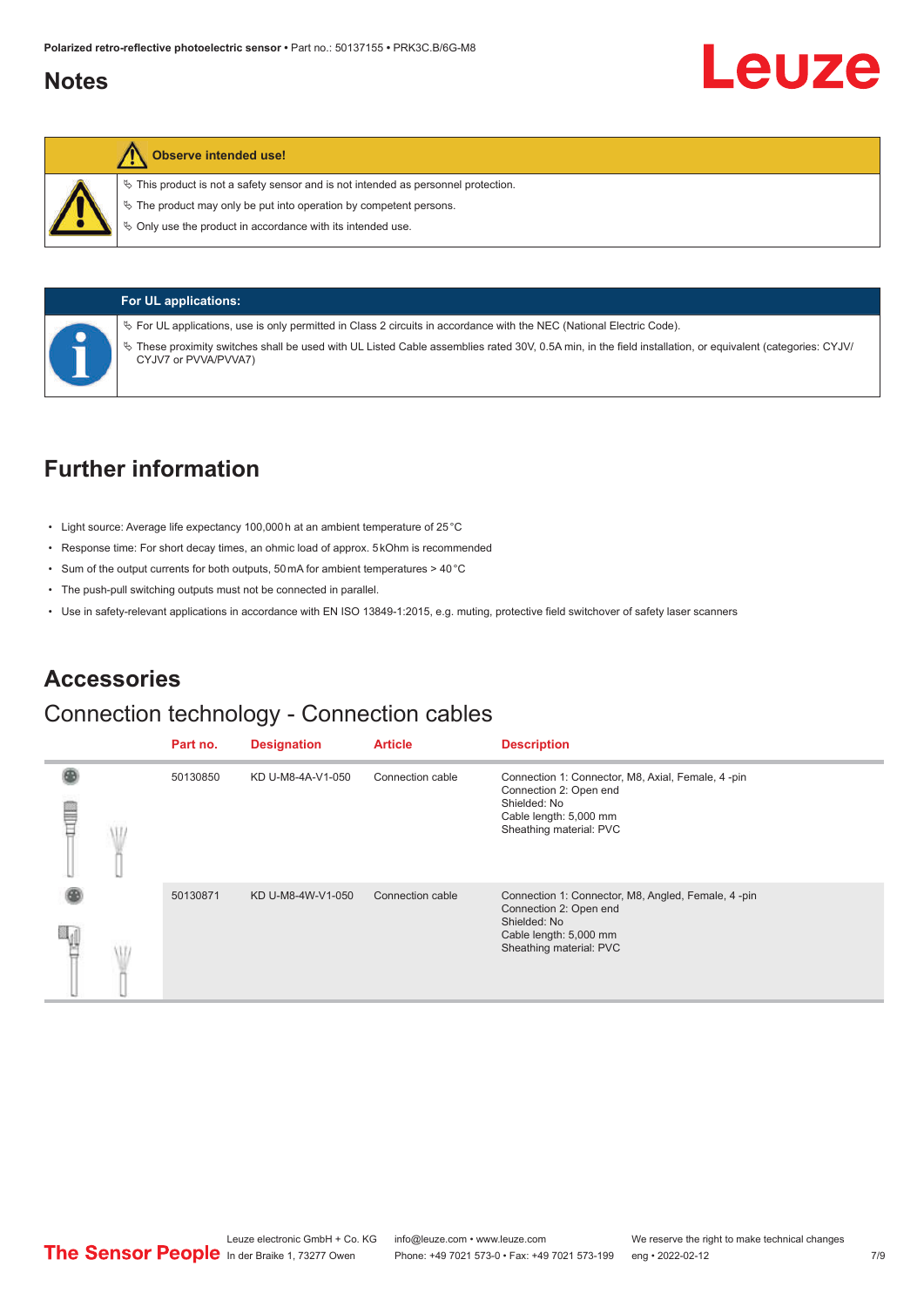### **Accessories**

## Mounting technology - Mounting brackets

|    | Part no. | <b>Designation</b> | <b>Article</b>  | <b>Description</b>                                                                                                                          |
|----|----------|--------------------|-----------------|---------------------------------------------------------------------------------------------------------------------------------------------|
| 23 | 50139831 | <b>BT 205M</b>     | Mounting device | Fastening, at system: Through-hole mounting<br>Mounting bracket, at device: Screw type<br>Type of mounting device: Rigid<br>Material: Metal |

## Mounting technology - Rod mounts

| Part no. | <b>Designation</b> | <b>Article</b>  | <b>Description</b>                                                                                                                                                                                                                                           |
|----------|--------------------|-----------------|--------------------------------------------------------------------------------------------------------------------------------------------------------------------------------------------------------------------------------------------------------------|
| 50117255 | BTU 200M-D12       | Mounting system | Design of mounting device: Mounting system<br>Fastening, at system: For 12 mm rod, Sheet-metal mounting<br>Mounting bracket, at device: Screw type, Suited for M3 screws<br>Type of mounting device: Clampable, Adjustable, Turning, 360°<br>Material: Metal |

#### Standard reflectors

| Part no. | <b>Designation</b> | <b>Article</b> | <b>Description</b>                                                                                                                                                                                                                          |
|----------|--------------------|----------------|---------------------------------------------------------------------------------------------------------------------------------------------------------------------------------------------------------------------------------------------|
| 50081283 | <b>TKS 20X40</b>   | Reflector      | Design: Rectangular<br>Triple reflector size: 2.3 mm<br>Reflective surface: 16 mm x 38 mm<br>Material: Plastic<br>Base material: Plastic<br>Chemical designation of the material: PMMA8N<br>Fastening: Through-hole mounting, Adhesive      |
| 50040820 | <b>TKS 40X60</b>   | Reflector      | Design: Rectangular<br>Triple reflector size: 4 mm<br>Reflective surface: 37 mm x 56 mm<br><b>Material: Plastic</b><br>Base material: Plastic<br>Chemical designation of the material: PMMA8N<br>Fastening: Through-hole mounting, Adhesive |

## Reflective tapes for standard applications

| Part no. | <b>Designation</b> | <b>Article</b>  | <b>Description</b>                                                                                                                                      |
|----------|--------------------|-----------------|---------------------------------------------------------------------------------------------------------------------------------------------------------|
| 50108300 | REF 4-A-50x50      | Reflective tape | Design: Rectangular<br>Reflective surface: 50 mm x 50 mm<br>Material: Plastic<br>Chemical designation of the material: PMMA<br>Fastening: Self-adhesive |